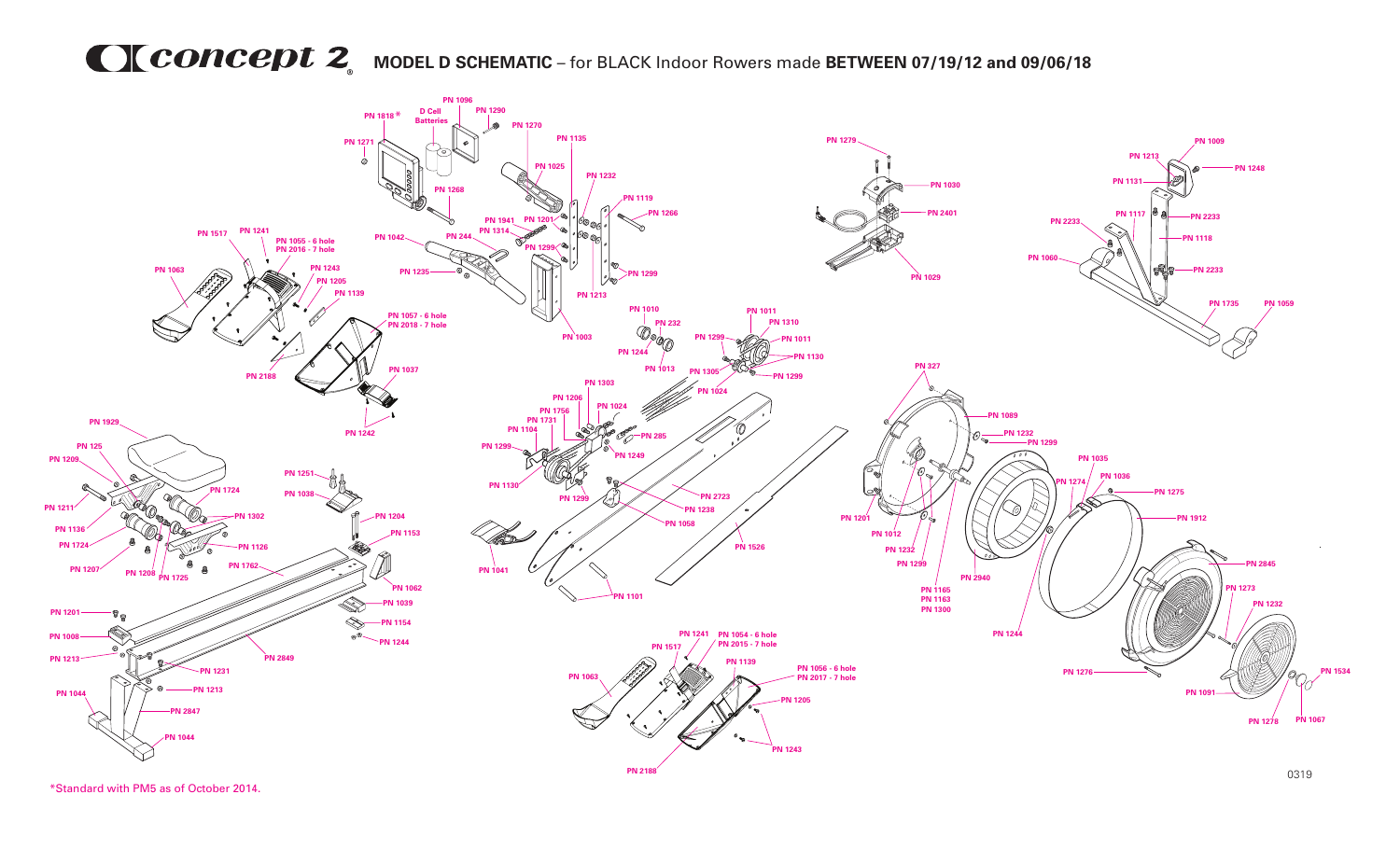## **MODEL D SCHEMATIC** – for BLACK Indoor Rowers made BETWEEN 07/19/12 and 09/06/18

| PN   | Description                                |
|------|--------------------------------------------|
| 125  | Washer 3/8                                 |
| 232  | Bearing R8 ZZ B/C/D/E                      |
| 244  | U Bolt                                     |
| 285  | <b>Chain Connector Small</b>               |
| 327  | <b>Nut #10 SS</b>                          |
| 1003 | Chain Guide                                |
| 1008 | Rear Bumper                                |
| 1009 | End Cap                                    |
| 1010 | <b>Bearing Cover</b>                       |
| 1011 | <b>Shock Cord Pulley</b>                   |
| 1012 | 17mm Bearing Rubber Cup                    |
| 1013 | <b>R8 Bearing Cup</b>                      |
| 1024 | Chain Idler Pulley                         |
| 1025 | <b>Monitor Arm Black</b>                   |
| 1029 | <b>Generator Base</b>                      |
| 1030 | <b>Generator Cover</b>                     |
| 1035 | Perf Connector Screw Side                  |
| 1036 | Perf Connector Nut Side                    |
| 1037 | <b>Compression Member</b>                  |
| 1038 | <b>Upper Hanger Plastic</b>                |
| 1039 | Lower Hanger Plastic                       |
| 1041 | Mouse                                      |
| 1042 | Handle                                     |
| 1044 | Rear Foot D2/E                             |
| 1054 | Foot Stretcher Cover Right - 6 Screw Holes |
| 1055 | Foot Stretcher Cover Left - 6 Screw Holes  |
| 1056 | Belly Right Foot Stretcher - 6 Screw Holes |
| 1057 | Belly Left Foot Stretcher - 6 Screw Holes  |
| 1058 | Handle Hook Model D2/E                     |
| 1059 | Footcaster Right                           |
| 1060 | <b>Footcaster Left</b>                     |
| 1062 | Monorail Bolt Support                      |
| 1063 | Flexfoot Grey D2/E                         |
| 1067 | Hub Cap Model D2/E                         |
| 1089 | Flywheel Cover Back D Black                |
| 1091 | Damper Model D Black                       |
| 1096 | <b>Battery Door PM5</b>                    |
| 1101 | Hanger Shaft Threaded                      |
| 1104 | <b>SCAM</b>                                |
| 1117 | Leg Front Short D                          |
| 1118 | Leg Front Long D                           |

| PN   | Description                                    |
|------|------------------------------------------------|
| 1119 | Black Guide Bracket - Right                    |
| 1126 | Seat Carriage Right                            |
| 1130 | Axle Shock Cord/Chain Idler Pulley             |
| 1131 | End Cap Hook                                   |
| 1135 | Black Guide Bracket - Left                     |
| 1136 | Seat Carriage Left                             |
| 1139 | <b>Reinforcing Bracket</b>                     |
| 1153 | Upper Die Cast Hanger                          |
| 1154 | Lower Die Cast Hanger                          |
| 1163 | Sprocket Quiet 14 Tooth D/E                    |
| 1165 | Axle D/E                                       |
| 1201 | Buttonhead Screw 1/4 - 20 x 3/4 SS Patch C/D/E |
| 1204 | Screw 3/8 - 16 x 5.5 ZP GR5                    |
| 1206 | <b>Traveling Pulley Screws</b>                 |
| 1207 | Screw SL HWMS 10/24 x 1/2 Patch                |
| 1208 | Screw 3/8 - 16 x 1.25 Low Profile SH           |
| 1209 | Nut 3/8 - 16 BC Nylock                         |
| 1211 | Screw 3/8 - 16 x 4.5 BC                        |
| 1213 | Nut 1/4 - 20 ZP                                |
| 1231 | Buttonhead Screw 1/4 - 20 x 1/2 SS Patch C/D/E |
| 1232 | Fender Washer 1/4 x 1 1/4 BX                   |
| 1235 | Nut 1/4 - 20 Nylock SS                         |
| 1238 | Socket Screw 1/4 - 20 x 3/8                    |
| 1241 | $10 \times 1/2$ TFS screw                      |
| 1242 | $10 \times 3/4$ TFS screw                      |
| 1243 | 1/4 - 20 x 5/8 HCS GR .5 ZP                    |
| 1244 | Nut 3/8 - 16 ZP Nylock Zinc                    |
| 1248 | Screw 1/4 - 20 x 3/4 SS Buttonhead C/D/E       |
| 1249 | 1/4 Nylock Jam Nut                             |
| 1251 | Poly Rivet                                     |
| 1266 | HSC $3/8 \times 4$ SS                          |
| 1268 | HCS 3/8 x 3 SS Waxed                           |
| 1270 | Nylock 3/8 - 16 SS                             |
| 1271 | Hexnut 3/8 - 16 SS                             |
| 1273 | Damper Screw 10 x 3/4 Pan PH Type B SS         |
| 1274 | Pan PH #6 x 2 SS                               |
| 1275 | #6 Nut Stainless Steel                         |
| 1276 | Flywheel Cover Bolt 10 x 3 Pan PH SS           |
| 1278 | Wave Washer                                    |
| 1279 | #8 Pan Head Phillips SS Screw                  |
| 1290 | <b>Thumbscrew Battery Door</b>                 |

| <b>PN</b> | Description                                        |
|-----------|----------------------------------------------------|
| 1299      | 6 Lobe Screw 1/4 - 20 x 1/2 SS                     |
| 1300      | 17mm Bearing                                       |
| 1302      | Seat Spacer                                        |
| 1303      | <b>Traveling Pulley Spacer</b>                     |
| 1305      | <b>Idler Pulley Spacer</b>                         |
| 1310      | <b>SC Pulley Spacer</b>                            |
| 1314      | <b>Swivel Bushing</b>                              |
| 1517      | Footstrap with Buckle (one per side)               |
| 1526      | <b>Return Mechanism Cover</b>                      |
| 1534      | Hubcap label                                       |
| 1724      | <b>Top Roller</b>                                  |
| 1725      | <b>Bottom Roller</b>                               |
| 1731      | <b>Shock Cord</b>                                  |
| 1735      | Front Foot w/Casters                               |
| 1756      | Traveling Pulley Assy C/D/E                        |
| 1762      | Track/Tape Assembly w/Rivet                        |
| 1810      | Logcard with Sleeve - for PM3 or PM4 (not shown)   |
| 1818      | PM5 Monitor D/E/Dynamic*                           |
| 1874      | PM3 Monitor RoHS (not shown)                       |
| 1912      | Outlet Perf w/Connectors and Screw Assy. D         |
| 1929      | Seat Top w/Screws                                  |
| 1941      | Chain with Connector and Swivel C/D/E              |
| 2015      | Foot Stretcher Cover Right - 7 Screw Holes         |
| 2016      | Foot Stretcher Cover Left - 7 Screw Holes          |
| 2017      | Belly Right Foot Stretcher - 7 Screw Holes         |
| 2018      | Belly Left Foot Stretcher - 7 Screw Holes          |
| 2188      | Internal Brace Foot Belly D/E                      |
| 2233      | Screw 6 Lobe 1/4 - 20 x 3/4 SS Epoxy Patch         |
| 2401      | Sensor Coil                                        |
| 2723      | Box Frame D2                                       |
| 2845      | Fan Cover Assy. D                                  |
| 2847      | Rear Leg Model D2 w/Feet                           |
| 2849      | Monorail Assy D w/Track                            |
| 2940      | Flywheel Assembly (machine made 10/30/06 or later) |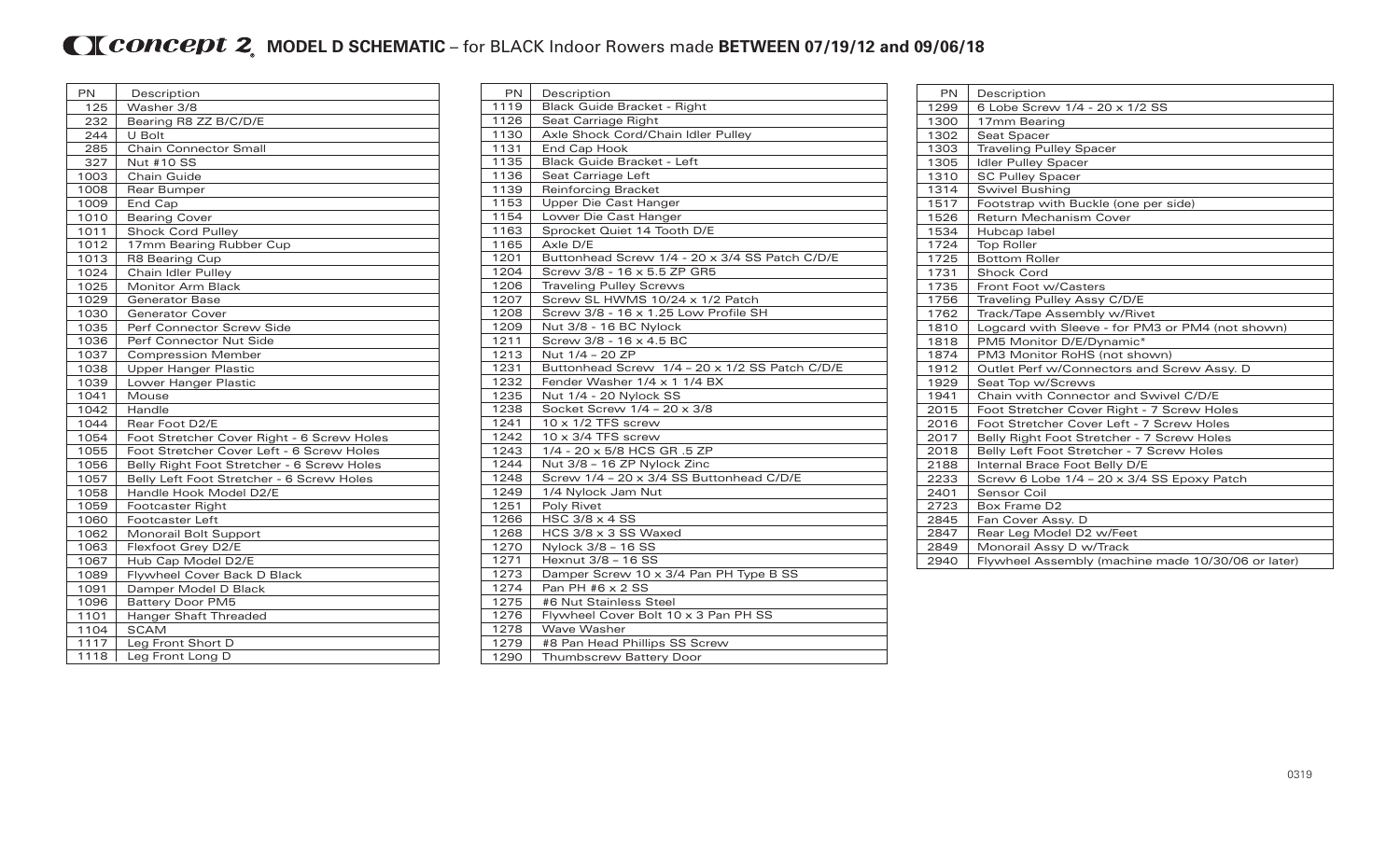## **MCONCEDU 2** MODEL D SCHEMATIC – for BLACK Indoor Rowers made AFTER 09/07/18



\*Standard with PM5 as of October 2014.